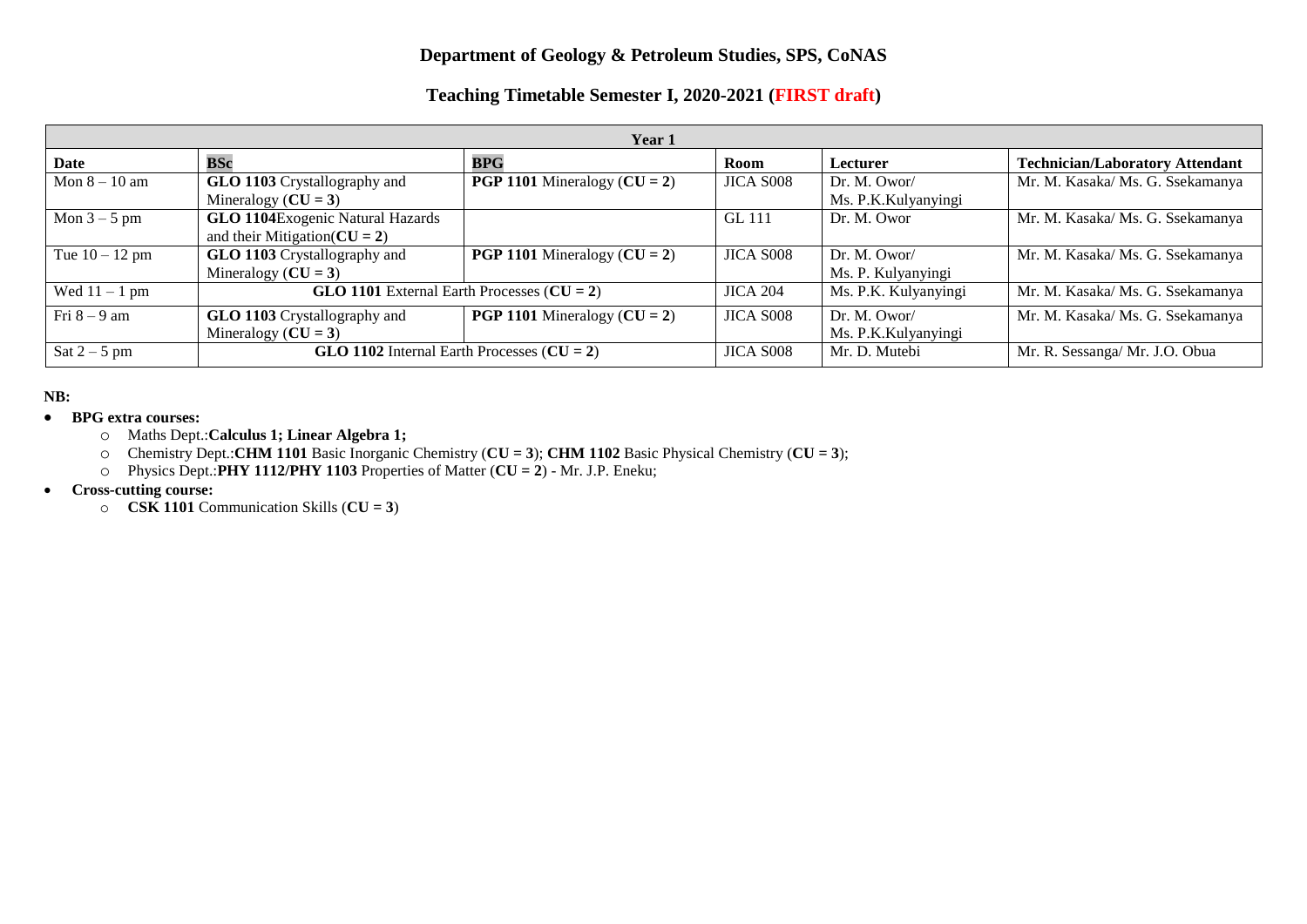| Year 2           |                                                                             |                                                                                 |                 |                  |                                                  |
|------------------|-----------------------------------------------------------------------------|---------------------------------------------------------------------------------|-----------------|------------------|--------------------------------------------------|
| Date             | <b>BSc</b>                                                                  | <b>BPG</b>                                                                      | Room            | Lecturer         | <b>Technician/Laboratory</b><br><b>Attendant</b> |
| Mon $8 - 10$ am  |                                                                             | GLO 2101 Optical Mineralogy ( $CU = 3$ ) / PGP 2107 Mineral Optics ( $CU = 2$ ) | Room Pi         | Dr. B. Nagudi    | Mr. R. Sessanga/ Mr. J.O. Obua                   |
| Mon $10 - 12$ pm | GLO 2103 Geophysics $(CU = 2)$                                              |                                                                                 | <b>GL 110</b>   | Dr. J.M. Kiberu  | Mr. R. Sessanga/ Mr. J.O. Obua                   |
| Mon $12 - 1$ pm  |                                                                             | GLO 2102 / PGP 2109 Structural Geology and Geotectonics ( $CU = 3$ )            | <b>GL S008</b>  | Dr. K. Aanyu     | Mr. W. Kasule/ Mr. E. Emodock                    |
| Mon $2-5$ pm     |                                                                             | <b>PGP 2108</b> Material Science ( $CU = 2$ )                                   | JICA S008       | tba              | Mr. R. Sessanga/ Ms. C. Auma                     |
| Tue $8 - 10$ am  |                                                                             | <b>PGP 2106</b> Fluid Mechanics ( $CU = 3$ )                                    | JICA S008       | tha              | Mr. W. Kasule/ Mr. E. Emodock                    |
| Tue $10 - 12$ pm |                                                                             | <b>PGP 2104</b> Introduction to Petroleum<br>Engineering $(CU = 2)$             | <b>CHEM FYL</b> | Mr. W. Kawule    | Mr. W. Kasule/ Mr. E. Emodock                    |
| Tue $2-5$ pm     |                                                                             | GLO 2102 / PGP 2109 Structural Geology and Geotectonics $(CU = 3)$              | <b>CHEM OL</b>  | Dr. K. Aanyu     | Mr. R. Sessanga/ Mr. J.O. Obua                   |
| Wed $8 - 10$ am  |                                                                             | <b>PGP 2102</b> Petroleum Geophysics $(CU = 2)$                                 | <b>CHEM FYL</b> | Dr. A. Batte     | Mr. M. Kasaka/ Ms. C. Auma                       |
| Wed $11 - 12$ pm | GLO 2103 Geophysics $(CU = 2)$                                              |                                                                                 | <b>GL</b> 114   | Dr. J.M. Kiberu  | Mr. R. Sessanga/ Mr. J.O. Obua                   |
| Wed $2-5$ pm     |                                                                             | GLO 2101 Optical Mineralogy ( $CU = 3$ ) / PGP 2107 Mineral Optics ( $CU = 2$ ) | Room Pi         | Dr. B. Nagudi    | Mr. R. Sessanga/ Mr. J.O. Obua                   |
| Thu $8 - 10$ am  | <b>GLO 2106</b> Genesis of Gemstones and<br>their Significance ( $CU = 2$ ) |                                                                                 | <b>GL 111</b>   | Mr. H. Mwongyera | Mr. R. Sessanga/ Mr. J.O. Obua                   |
| Thu $10 - 12$ am |                                                                             | <b>PGP 2106</b> Fluid Mechanics $(CU = 3)$                                      | JICA S008       | tba              | Mr. W. Kasule/ Mr. E. Emodock                    |
| Thu $11 - 1$ pm  | GLO 2105 Endogenic Natural Hazards<br>and their Mitigation ( $CU = 2$ )     |                                                                                 | <b>GL</b> 114   | tba              | Mr. R. Sessanga/ Mr. J.O. Obua                   |
| Thu $4-7$ pm     |                                                                             | PGP 2101 Introduction to Petroleum<br>Geology $(CU = 3)$                        | JICA201/202     | Mr. H. Mwongyera | Mr. W. Kasule/ Mr. E. Emodock                    |
| Fri $8-9$ am     |                                                                             | PGP 2105 Rock Mechanics and Fluid<br>Physics $(CU = 3)$                         | <b>CHEM OL</b>  | Dr. J.M. Kiberu  | Mr. R. Sessanga/ Mr. J.O. Obua                   |
| Fri $4-7$ pm     |                                                                             | <b>PGP 2105</b> Rock Mechanics and Fluid<br>Physics $(CU = 3)$                  | <b>CHEMPL</b>   | Dr. J.M. Kiberu  | Mr. R. Sessanga/ Mr. J.O. Obua                   |
| Sat $2-6$ pm     |                                                                             | GLO 2104Geostatistics (CU = 3) / PGP 2103 Computing and Geostatistics (CU = 3)  | GL 115          | Mr. H. Mwongyera | Mr. M. Kasaka/Ms. G.<br>Ssekamanya               |

**NB: Cross-cutting course: Development Studies**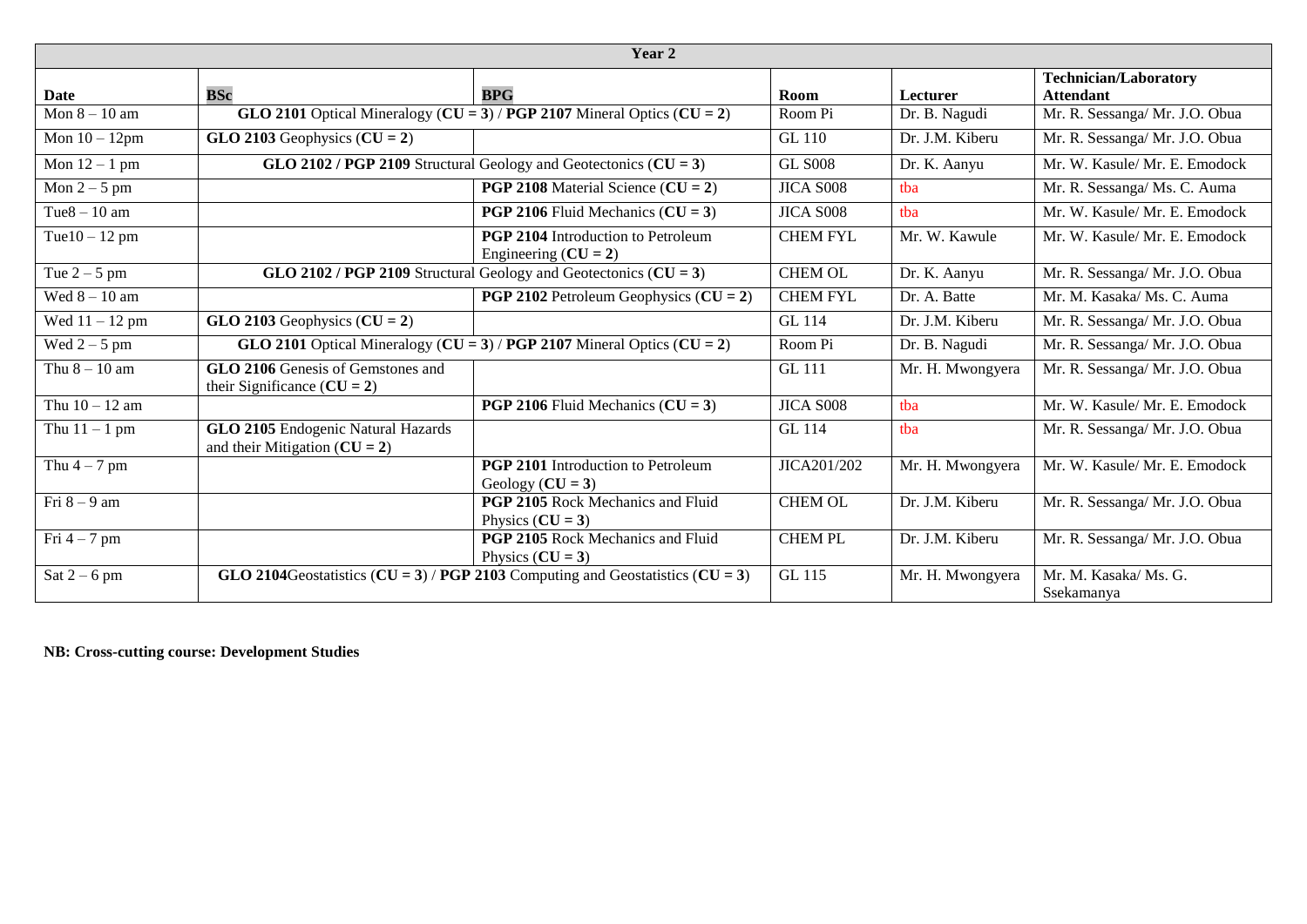| Year 3           |                                                       |                                                                                       |                                |                      |                                        |
|------------------|-------------------------------------------------------|---------------------------------------------------------------------------------------|--------------------------------|----------------------|----------------------------------------|
| Date             | <b>BSc</b>                                            | <b>BPG</b>                                                                            | Room                           | Lecturer             | <b>Technician/Laboratory Attendant</b> |
| Mom $10 - 1$ pm  |                                                       | PGP 3107 Scientific project<br>proposal and report writing<br>$(CU = 2)$              | <b>GL 111</b>                  | tha                  | Ms. S. Kigozi/ Mr. C. Bagaramba        |
| Mon $1 - 3$ pm   | GLO 3203 Project $(CU = 5)$                           |                                                                                       | Workshop                       | Dr. K. Aanyu         | Mr. M. Kasaka/ Ms. G. Ssekamanya       |
| Mon $3 - 5$ pm   | GLO 3103 Seminar $(CU = 2)$                           |                                                                                       | <b>GL 110</b>                  | Dr. K. Aanyu         | Ms. S. Kigozi/ Mr. C. Bagaramba        |
| Tue $9 - 10$ am  |                                                       | PGP 3103 Signal Processing<br>$(CU = 2)$                                              | Phys Electronics<br>Lab        | Dr. T.W. Ireeta      | Mr. R. Sessanga/ Ms. C. Auma           |
| Tue $10 - 12$ pm |                                                       | <b>PGP 3101</b> Palynology $(CU = 3)$                                                 | GL 115                         | Mr. L. Twinomujuni   | Mr. M. Kasaka/ Ms. G. Ssekamanya       |
| Tue 10-12 pm     | GLO 3101 Igneous Petrology ( $CU = 3$ )               |                                                                                       | <b>GL 111</b>                  | Ms. P.K. Kulyanyingi | Mr. R. Sessanga/ Mr. J.O. Obua         |
| Tue $2 - 4$ pm   |                                                       | <b>PGP 3103</b> Signal Processing<br>$(CU = 2)$                                       | <b>Phys Electronics</b><br>Lab | Dr. T.W.Ireeta       | Mr. R. Sessanga/Ms. C. Auma            |
| Tue $3 - 5$ pm   | GLO 3101 Igneous Petrology ( $CU = 3$ )               |                                                                                       | <b>GL 111</b>                  | Ms. P.K. Kulyanyingi | Mr. R. Sessanga/ Mr. J.O. Obua         |
| Tue $6 - 7$ pm   | GLO 3104 Industrial Attachment ( $CU = 3$ )           |                                                                                       | <b>JICA S008</b>               | Mr. L. Twinomujuni   | Mr. M. Kasaka/ Ms. G. Ssekamanya       |
| Wed $8 - 10$ am  | GLO 3105 Sedimentology $(CU = 2)$                     |                                                                                       | <b>JICA S008</b>               | Mr. L. Twinomujuni   | Mr. M. Kasaka/ Ms. G. Ssekamanya       |
| Wed $10 - 12$ pm |                                                       | PGP 3102 Seismic Data<br>Interpretation $(CU = 2)$                                    | <b>CHEM SLT</b>                | Dr. J.M. Kiberu      | Mr. W. Kasule/ Mr. E. Emodock          |
| Wed $11 - 1$ pm  | GLO 3106 Prospecting and Mining<br>Geology $(CU = 2)$ |                                                                                       | <b>GL 111</b>                  | Prof. A. Muwanga     | Mr. R. Sessanga/ Mr. J.O. Obua         |
| Wed $2-5$ pm     |                                                       | <b>PGP 3105</b> Well Logging $(CU = 3)$                                               | <b>CHEM PL</b>                 | Mr. L. Twinomujuni   | Mr. M. Kasaka/ Ms. G. Ssekamanya       |
| Wed $3-5$ pm     | GLO 3102 Economic Geology ( $CU = 3$ )                |                                                                                       | <b>GL 111</b>                  | Mr. H. Mwongyera     | Mr. W. Kasule/ Ms. C. Auma             |
| Thu $8 - 11$ am  |                                                       | PGP 3104 Geophysical Data<br>Acquisition, Processing and<br>interpretation $(CU = 4)$ | <b>JICA S008</b>               | Mr. D. Mutebi        | Mr. M. Kasaka/ Ms. G. Ssekamanya       |
| Thu $8 - 10$ am  | GLO 3102 Economic Geology ( $CU = 3$ )                |                                                                                       | GL 114                         | Mr. H. Mwongyera     | Mr. R. Sessanga/ Mr. J.O. Obua         |
| Thu $2 - 4$ pm   | GLO 3105 Sedimentology $(CU = 2)$                     |                                                                                       | <b>CHEM PL</b>                 | Mr. L. Twinomujuni   | Mr. W. Kasule/ Mr. E. Emodock          |
| Thu $4-6$ pm     |                                                       | <b>PGP 3105</b> Well Logging $(CU = 3)$                                               | <b>JICA S008</b>               | Mr. L. Twinomujuni   | Mr. M. Kasaka/ Ms. G. Ssekamanya       |
| Fri $11 - 1$ pm  |                                                       | <b>PGP 3101</b> Palynology $(CU = 3)$                                                 | JICA S008                      | Mr. L. Twinomujuni   | Mr. W. Kasule/ Mr. E. Emodock          |
| Fri $3-5$ pm     |                                                       | PGP 3108 Analytical Separation<br>Techniques $(CU = 3)$                               | JICA S008                      | Dr. S. Echegu        | Mr. W. Kasule/ Mr. E. Emodock          |
| Fri $10 - 12$ pm | GLO 3102 Economic Geology ( $CU = 3$ )                |                                                                                       | GL 114                         | Mr. H. Mwongyera     | Mr. W. Kasule/ Ms. C. Auma             |
| Sat $9 - 11$ am  |                                                       | PGP 3108 Analytical Separation<br>Techniques $(CU = 3)$                               | <b>JICA S008</b>               | Dr. S. Echegu        | Mr. W. Kasule/ Ms. C. Auma             |
| Sat $11 - 1$ pm  |                                                       | PGP 3106 Electrical and<br>Palaeomagnetic Methods $(CU = 2)$                          | JICA S008                      | tba                  | Mr. W. Kasule/ Mr. E. Emodock          |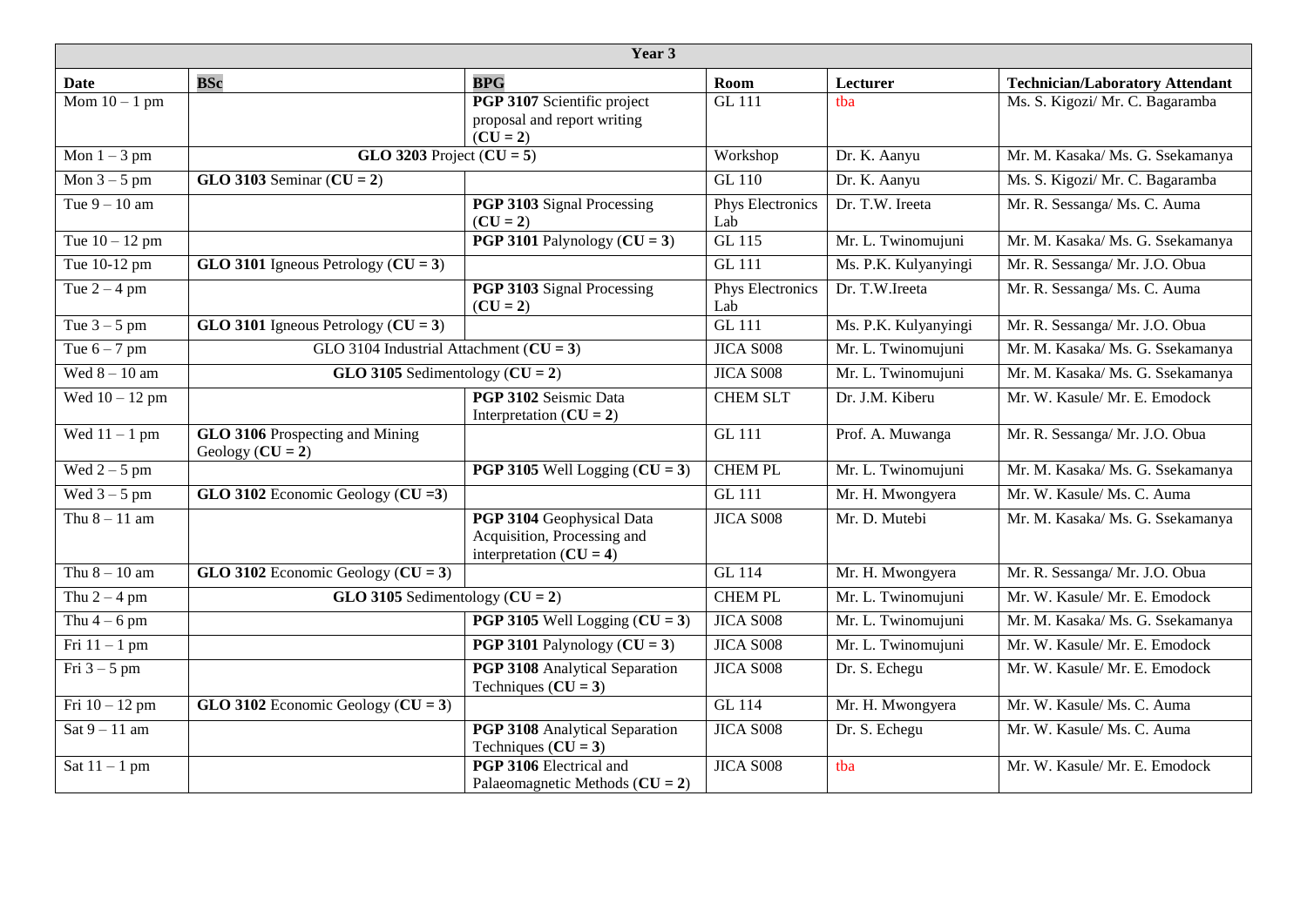| Year 4           |                                                                                            |                  |                |                                        |  |  |
|------------------|--------------------------------------------------------------------------------------------|------------------|----------------|----------------------------------------|--|--|
| Date             | <b>BPG</b>                                                                                 | Room             | Lecturer       | <b>Technician/Laboratory Attendant</b> |  |  |
| Mon $8-10$ am    | <b>PGP 4108</b> Drilling Fluids $(CU = 2)$                                                 | GL 115           | Mr. W. Kawule  | Mr. W. Kasule/ Mr. E. Emodock          |  |  |
| Mon $10 - 1$ pm  | <b>PGP 4104</b> Petroleum Economics ( $CU = 4$ )                                           | <b>CHEM SLT</b>  | Mr. D. Mutebi  | Mr. M. Kasaka/ Ms. C. Auma             |  |  |
| Tue $8-9$ pm     | <b>PGP 4106</b> Reservoir Engineering ( $CU = 3$ )                                         | <b>JICA 205</b>  | Mr. W. Kawule  | Mr. W. Kasule/ Mr. E. Emodock          |  |  |
| Tue $11 - 1$ pm  | <b>PGP 4102</b> Petroleum Reservoir Management ( $CU = 3$ )                                | <b>CHEMPL</b>    | Mr. D. Mutebi  | Mr. M. Kasaka/ Ms. C. Auma             |  |  |
| Tue $3 - 5$ pm   | <b>PGP 4106</b> Reservoir Engineering ( $CU = 3$ )                                         | PHY SMALL        | Mr. W. Kawule  | Mr. R. Sessanga/ Ms. C. Auma           |  |  |
| Wed $8 - 10$ am  | PGP 4101 Health, Safety and Environmental aspects of<br>Petroleum Development ( $CU = 3$ ) | <b>CHEM SLT</b>  | tba            | Mr. M. Kasaka/ Ms. C. Auma             |  |  |
| Wed $5 - 7$ pm   | <b>PGP 4108</b> Drilling Fluids $(CU = 2)$                                                 | <b>JICA S008</b> | Mr. W. Kawule  | Mr. W. Kasule/ Mr. E. Emodock          |  |  |
| Thu $2 - 4$ pm   | <b>PGP 4105</b> Reservoir Geophysics and Geology ( $CU = 3$ )                              | <b>JICA S008</b> | Dr. A. Batte   | Ms. S. Kigozi/ Mr. C. Bagaramba        |  |  |
| Thu $5 - 7$ pm   | PGP 4107/ PHY 3115 Electronics and Instrumentation<br>$(CU = 2)$                           | PHY MAIN         | Mr. A. Sembito | Mr. R. Sessanga/ Ms. C. Auma           |  |  |
| Fri $9-10$ am    | <b>PGP 4105</b> Reservoir Geophysics and Geology ( $CU = 3$ )                              | JICA S008        | Dr. A. Batte   | Ms. S. Kigozi/ Mr. C. Bagaramba        |  |  |
| Fri $12 - 2$ pm  | <b>PGP 4102</b> Petroleum Reservoir Management ( $CU = 3$ )                                | <b>CHEM SLT</b>  | Mr. D. Mutebi  | Mr. W. Kasule/Ms. C. Auma              |  |  |
| Fri $3 - 4$ pm   | <b>PGP 4107/ PHY 3115 Electronics and Instrumentation</b><br>$(CU = 2)$                    | PHY MAIN         | Mr. A. Sembito | Mr. W. Kasule/Ms. C. Auma              |  |  |
| Fri $10 - 12$ pm | <b>PGP 4103</b> Drilling Engineering ( $CU = 3$ )                                          | GL 115           | Mr. W. Kawule  | Mr. W. Kasule/Mr. E. Emodock           |  |  |